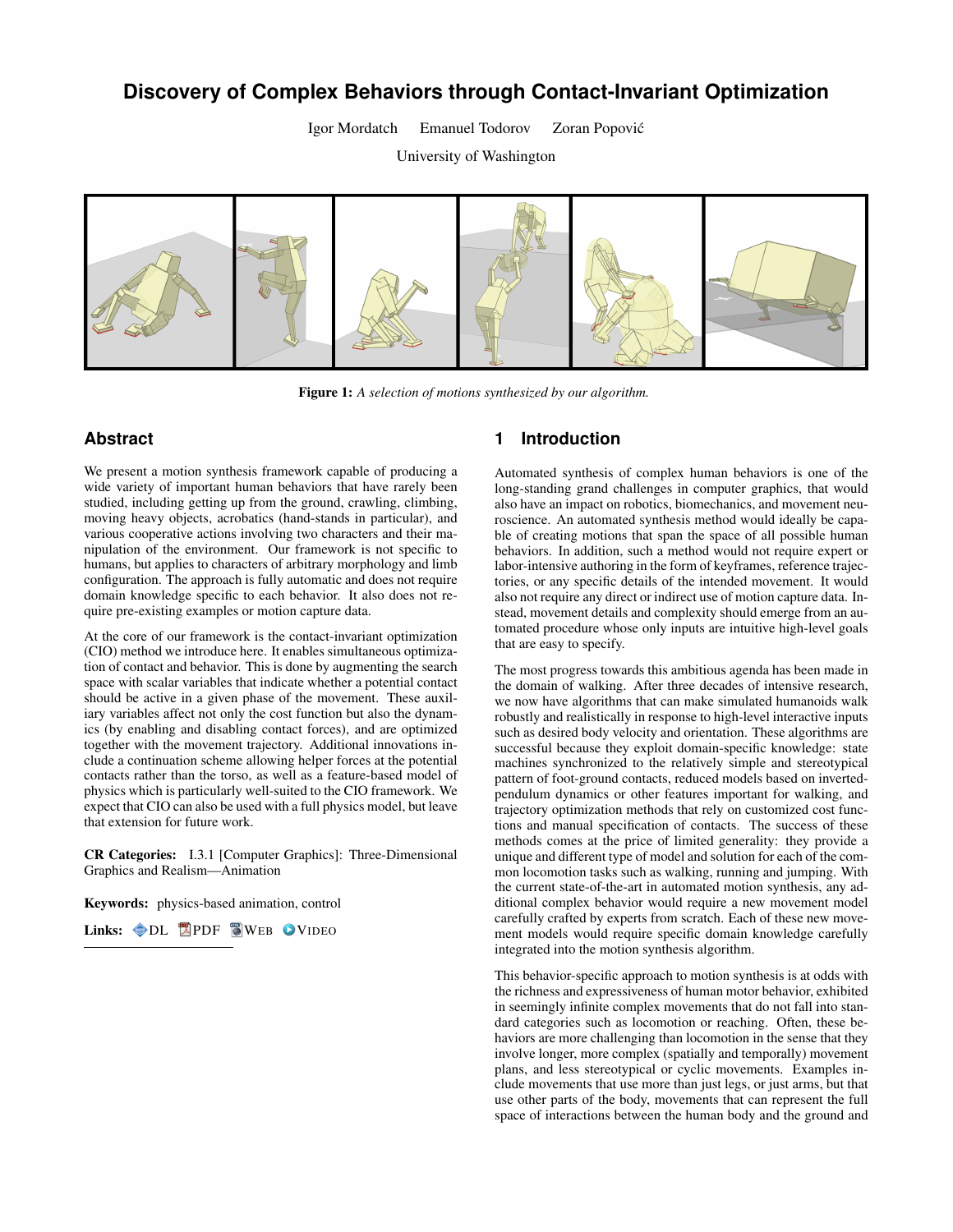other arbitrary objects in the environment, complex manipulations of objects by one or many humans collaboratively, hand-walking, climbing – to name just a few.

In this paper we present a step towards a more general yet fully automated framework for behavior synthesis, capable of producing a wide variety of less commonly studied but important human behaviors. These include getting up from the ground, crawling, climbing, moving heavy objects, acrobatics (hand-stands in particular), and various cooperative actions involving two characters and their manipulation of the environment. The framework is not specific to humans, but can synthesize behaviors for other imagined morphologies.

### **1.1 The key idea: Contact-Invariant Optimization (CIO)**

As with prior methods for automated behavior synthesis, our CIO method also comes down to exploiting domain-specific knowledge. The important difference is that the domain to which our method is tailored is much larger, and includes any behavior of any articulated character where contact dynamics are essential. This is a very large domain because almost all limb movements performed on land are made for the purpose of establishing contact with some object (including the ground) and exerting forces on it. A suitable set of contacts provides actuation: once you grasp an object you can manipulate it; once you plant your feet on the ground you can generate forces on your torso. Complex movements tend to have phases within which the set of active contacts remains invariant. Such invariance greatly reduces the space of candidate movements. In complex behaviors and in complex environments, however, it is difficult to know in advance what these contact sets should be and how they should change from one phase to the next. Unlike prior work on walking where contact information was specified manually and left outside the scope of numerical optimization, discovering suitable contact sets is the central goal of optimization in our approach. Once this is done, optimizing the remaining aspects of the movement tends to be relatively straightforward.

Intuitively, CIO is a way of reshaping a highly discontinuous and local-minima-prone search space of movements and contacts, into a slightly larger but much better-behaved and continuous search space that enables optimization strategies to find good solutions. The main technical innovation in the CIO method is the introduction of scalar variables that indicate whether a potential contact should be active in a given phase. These auxiliary variables affect not only the cost function but also the dynamics (by enabling and disabling contact forces), and are optimized together with the movement trajectory. In this way we provide the optimizer with abstract but nevertheless useful information: namely that movements should have phases, and that the contact set should remain invariant within each phase. The specific sets of active contacts that are suitable for each phase of each behavior are then discovered by the optimizer fully automatically. Additional innovations include a continuation scheme allowing helper forces at the potential contacts rather than the torso, as well as a feature-based model of physics which is particularly well-suited to the CIO framework.

## **2 Related Work**

Early approaches to synthesizing human motion have been able to produce a wide repertoire of skills [\[Hodgins et al. 1995;](#page-6-0) [Hodgins](#page-6-1) [and Pollard 1997;](#page-6-1) [Wooten and Hodgins 2000\]](#page-7-0), but required expert manual specification for each new task. Since then, a lot of fruitful work has focused specifically on the task of locomotion. Simplified dynamical systems representing walking [\[Kajita et al. 2001;](#page-6-2) [Kuo et al. 2005\]](#page-6-3), running [\[Seipel and Holmes 2005\]](#page-7-1), push recovery [\[Pratt et al. 2006\]](#page-7-2) and uneven terrain navigation [\[Manchester et al.](#page-7-3)

[2011\]](#page-7-3) have been proposed that are well suited to analysis and control. The results were extended to full-detail bipeds [\[Yin et al. 2007;](#page-7-4) [chi Wu and Popovic 2010;](#page-6-4) [de Lasa et al. 2010\]](#page-6-5) and quadrupeds [\[Coros et al. 2011\]](#page-6-6). [\[Srinivasan and Ruina 2005;](#page-7-5) [Mordatch et al.](#page-7-6) [2010\]](#page-7-6) have tried to capture different modes of locomotion within a single controller, though they still assume a fixed pattern of foot contacts that are specific to locomotion. Others proposed to intelligently combine individual controllers [\[Faloutsos et al. 2001;](#page-6-7) [da Silva et al. 2009;](#page-6-8) [Coros et al. 2009;](#page-6-9) [Muico et al. 2011\]](#page-7-7), although they still rely on existence of base controller libraries.

A more general approach to motion synthesis has been to pose the problem as trajectory optimization, subject to user constraints [\[Witkin and Kass 1988\]](#page-7-8). However, for all but the simplest problems the energy landscape of the optimization is very high-dimensional, prone to many local minima, and even discontinuous due to contact phenomena. To alleviate these issues, many approaches make use of human motion capture data to restrict the search space around stereotypical motions and pre-specify contact events [\[Popovic and](#page-7-9) [Witkin 1999;](#page-7-9) [Kalisiak and van de Panne 2001;](#page-6-10) [Fang and Pollard](#page-6-11) [2003;](#page-6-11) [Safonova et al. 2004;](#page-7-10) [Liu et al. 2005\]](#page-7-11). [\[Liu et al. 2006\]](#page-7-12) adapts motion capture data and contacts to multi-character interactions. By optimizing contact times for cyclic patterns, [\[Wampler](#page-7-13) [and Popovic 2009\]](#page-7-13) is able to synthesize gaits for a wide variety of non-humanoid characters from scratch.

Rather than placing restrictions on the optimization problem, several methods have focused on shaping the energy landscape to be smoother and better behaved. To widen the solution feasibility region, [\[Van De Panne and Lamouret 1995\]](#page-7-14) initially use unphysical helper forces to aid the character and reduce them as optimization progresses, while [\[Yin et al. 2008\]](#page-7-15) parametrizes the difficulty of the task itself. [\[Brubaker et al. 2009;](#page-6-12) [Todorov 2011\]](#page-7-16) reformulate contact as a smooth, rather than discontinuous phenomenon, where contact forces are always active, but smoothly diminish with the distance to the ground. The latter method has demonstrated success for continuous optimization of cyclic gaits [\[Erez et al. 2011\]](#page-6-13). [\[Jain](#page-6-14) [and Liu 2011\]](#page-6-14) accurately models characters with soft tissue, and shows improvements in stability and robustness for simple tracking algorithms. However, applying these formulations to general trajectory optimization problems remains difficult, because contact decisions are made implicitly as a (highly non-linear) function of the character's pose. Some methods such as [\[Muico et al. 2009;](#page-7-17) [Ye and Liu 2010;](#page-7-18) [Liu 2009\]](#page-7-19) directly include contact forces as variables to be optimized, but they only have limited ability to manipulate contact state. By contrast, our contact variables make contact decisions explicit in the optimization.

Reasoning about contact events for navigation and object manipulation has also been considered by several planning approaches in robotics. [\[Kuffner et al. 2003;](#page-6-15) [Chestnutt 2007;](#page-6-16) [Hauser et al. 2008;](#page-6-17) [Kolter et al. 2008;](#page-6-18) [Bouyarmane and Kheddar 2011\]](#page-6-19) decompose the problem into two stages, first planning foot or hand placements and then synthesizing a motion trajectory that follows those placements. The two stages are only loosely coupled, and may not always produce the most efficient strategies. By contrast, our approach jointly plans both the contact events and the motion trajectory, and is able to exploit any synergies between the two.

The importance of temporally-extended actions and their potential to speed up optimization has been recognized in Reinforcement Learning, and has led to the Options framework [\[Sutton et al.](#page-7-20) [1999\]](#page-7-20). In that framework however the temporally-extended actions (loosely corresponding to our movement phases) have to be specified in advance, while we discover them automatically.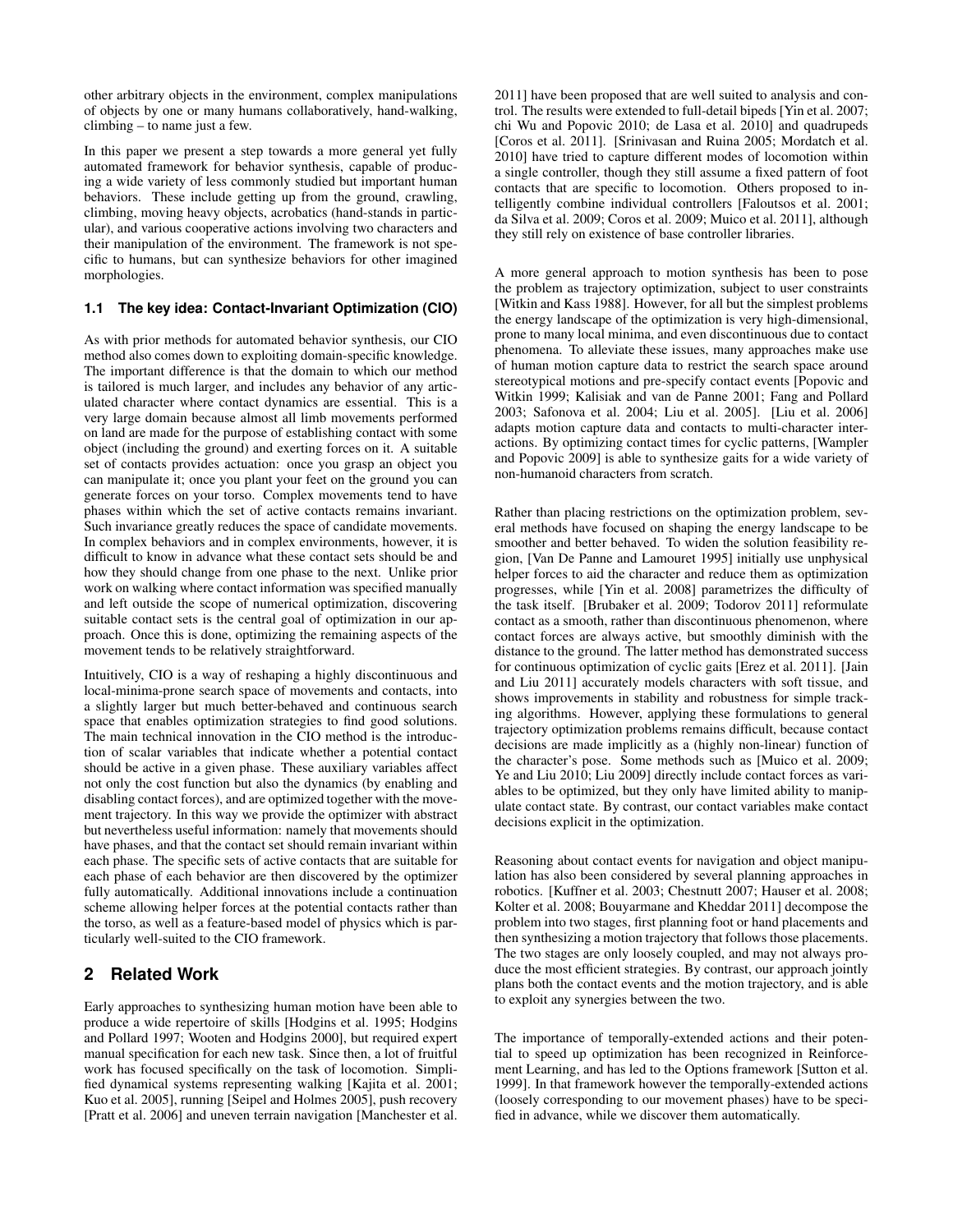## **3 Rationale and Overview**

Our work was motivated by the observation that contact interactions are essential for most animal and human movements. Previous work on motion synthesis through numerical optimization has either pre-defined the contact interactions, or expressed them as functions of the movement trajectory and thereby optimized them indirectly, almost as a side effect of trajectory optimization. Our reasoning was that, if contacts are essential, they should play a more central role. This suggested optimizing over auxiliary decision variables which directly specify when and where contacts are made. Our first attempts to develop such a method failed in interesting ways. We defined discrete variables specifying contacts between pairs of objects, and a continuous feedback control method that pushed the character along trajectories consistent with this highlevel contact specification. We found that, even though setting such discrete variables was relatively easy for humans (resulting in a novel way of motion scripting), optimizing them automatically was basically intractable. This was partly because discrete optimization is generally hard, and partly because it is difficult to tell what constitutes a good set of contacts without simultaneously considering the detailed trajectory that instantiates them. These difficulties suggested that decisions regarding contact interactions should be encoded as continuous rather than discrete variables, and should be optimized simultaneously with the movement trajectory.

Continuous specification of desired contacts naturally leads to the idea of weights in cost functions. The contact-related auxiliary variables we use here (denoted  $c_i \geq 0$  for contact i) have the following semantics: if  $c_i$  is large contact i must be active (i.e. the corresponding bodies must be touching), while if  $c_i$  is small we do not care what happens at contact i. Another important observation is that complex behaviors are naturally decomposed into phases, and the set of contacts remains invariant in each phase. The contact forces are not invariant (on the contrary, they change a lot) but the presence or absence of a contact is. This suggests making  $c_{i,t}$ piece-wise constant over time, i.e. defining  $c_{i, \phi(t)}$  where  $\phi(t)$  is the movement phase at time  $t$ . The most direct approach at this point would be to define auxiliary cost terms weighted by  $c_{i,\phi}$ . If we did that, however, the optimizer will immediately set all  $c$ 's to zero and effectively eliminate our auxiliary costs. One way to prevent this would be to constrain the sum of the c's, but this amounts to telling the optimizer how much overall contact it should use in a given behavior, and we do not know the answer in advance.

Another way to prevent the optimizer from eliminating the auxiliary costs – which is what is use here – is to make the auxiliary variables c also affect the dynamics, in such a way that setting them to zero would be suboptimal. Since they are associated with contacts, the natural way to enter the dynamics is to allow contact forces to be generated at contact i only when the corresponding  $c_i$  is large. This has another unexpected benefit: instead of finding the active contacts and performing various calculations that depend on the output of the collision detector (and are therefore non-smooth and difficult to optimize over), we can assume that the active contacts are those whose  $c$ 's are large, resulting in simpler computations with smooth output. The approach outlined above does require all potential contacts to be enumerated in advance, and an auxiliary variable  $c_i$  to be defined for each of them.

Finally, we introduce a simplified physics model consistent with our contact-centric approach. Instead of parametrizing the jointspace configuration of the character and using forward kinematics to compute end-effector positions and orientations, we parameterize the end-effectors and use inverse kinematics to define the jointspace configuration. In this way the optimizer can work directly with the end-effectors to which the auxiliary variables are associated. Kinematic constraints (i.e. fixed limb sizes and joint limits) are enforced as costs, and the dynamics are simplified by assuming that all mass is concentrated at the torso. We do not yet know if this physics simplification was necessary, and will find out in future work.

### **4 Contact-Invariant Optimization**

We now describe the CIO method in detail. We begin with a general formulation that can be adapted to different types of physics models and tasks. We then describe our specific simplification of physics, followed by details of the behavioral tasks and the numerical optimization procedure.

### **4.1 General formulation and contact-invariant cost**

Let s denote the real-valued solution vector that encodes the movement trajectory and auxiliary variables. The trajectory can be represented directly by listing the sequence of poses, or by function approximators such as splines (which is what we use here). All we require is that the character pose  $q_t$  (s) is a well-defined function of s at each (discrete) point in time  $1 \le t \le T$ . The auxiliary variables  $c_{i,\phi(t)}$  (s)  $\geq 0$  are also included in s. The overall movement time T is partitioned into K intervals or phases, and  $1 \leq \phi(t) \leq K$ is the index of the phase to which time step  $t$  belongs. In our current implementation the number of phases is predefined and their durations are equal, although in principle these parameters can also be optimized in an outer loop.  $1 \leq i \leq N$  is an index over "endeffectors". Here end-effector does not refer to an entire rigid body (e.g. a hand or a foot), but to a specific surface patch on one of the rigid bodies. These patches are the only places where contact forces can be exerted, as explained below. The function  $\mathbf{p}_i(\mathbf{q}) \in \mathbb{R}^3$  returns the center of patch i.

The CIO method computes the optimal solution s<sup>\*</sup> by minimizing a composite objective function  $L(s)$  in the form

<span id="page-2-1"></span>
$$
L(\mathbf{s}) = L_{\text{CI}}(\mathbf{s}) + L_{\text{Physics}}(\mathbf{s}) + L_{\text{Task}}(\mathbf{s}) + L_{\text{Hint}}(\mathbf{s}) \quad (1)
$$

 $L_{CI}$  is a novel contact-invariant cost introduced here.  $L_{Physics}$  penalizes physics violations; we enforce physical consistency using a soft cost rather than a hard constraint because this enables powerful continuation methods.  $L_{\text{Task}}$  specifies the task objectives, and is the only term that needs to be modified in order to synthesize a novel behavior.  $L_{\text{Hint}}$  is optional and can be used to provide hints (e.g. ZMP-like costs are used here) in the early phases of optimization. Continuation methods are implemented by weighting these costs differently in different phases of optimization; see below.

The contact-invariant cost  $L_{CI}$  is defined as

<span id="page-2-0"></span>
$$
L_{\text{CI}}\left(\mathbf{s}\right) = \sum_{t} c_{i,\phi(t)}\left(\mathbf{s}\right) \left(\left\|\mathbf{e}_{i,t}\left(\mathbf{s}\right)\right\|^{2} + \left\|\dot{\mathbf{e}}_{i,t}\left(\mathbf{s}\right)\right\|^{2}\right) \quad (2)
$$

 $e_{i,t}$  is a 4D contact-violation vector for end-effector i at time t. Recall that a large value of  $c_{i,\phi(t)}$  means that end-effector i should be in contact with the environment during the entire movement phase  $\phi(t)$  to which time t belongs. Thus when c is large we want the corresponding e to be small. This vector encodes misalignment in both position and orientation. The first 3 components of e are the difference vector between the end-effector position  ${\bf p}_i({\bf q}_t)$  and the "nearest point" on any surface in the environment (including other body segments). The last component of e is the angle between the surface normal at the nearest point and the surface normal at the end-effector. The cost  $L_{CI}$  penalizes both e and its velocity  $\dot{e}$ which corresponds to slip.

Our definition of "nearest point" is unusual in an important way: we effectively use a soft-min instead of a min operator. Let  $\mathbf{n}_i(\mathbf{p})$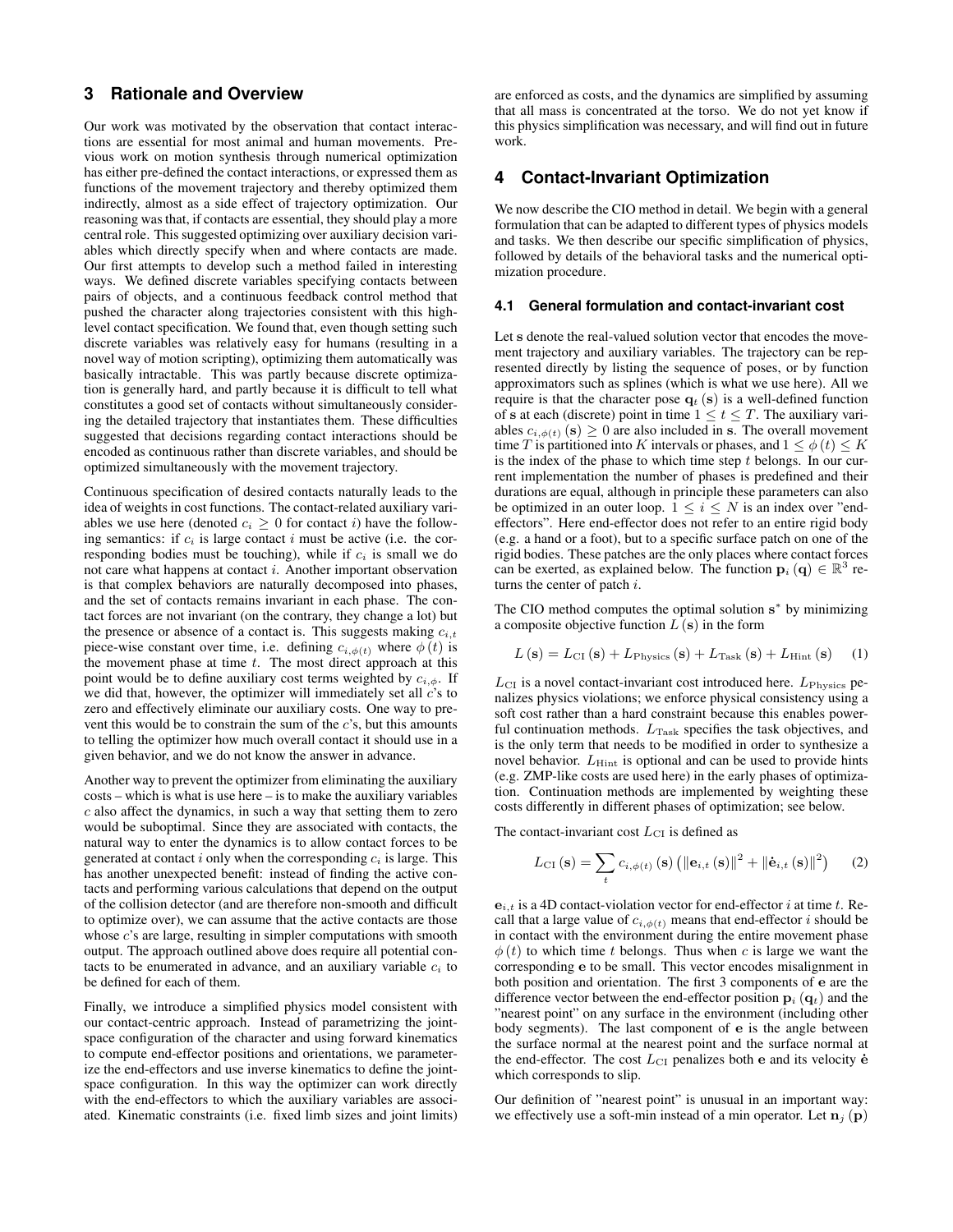denote the actual nearest point to  $\bf{p}$  on surface  $\dot{\bf{\textit{i}}}$ . Define the weights

$$
\eta_j(\mathbf{p}) = \frac{1}{1 + \|\mathbf{p} - \mathbf{n}_j(\mathbf{p})\|^2 k} \tag{3}
$$

where  $k = 10<sup>4</sup>$  is a smoothness parameter. A virtual nearest point is then obtained by normalizing the weights  $\eta_j$  to sum to 1, and computing the weighted average of the  $n_j$ 's. Intuitively, when  $p_i$ is far from any surface (and  $c_i$  is large), the cost  $L_{CI}$  will push it towards some average of the surface "mass". When  $p_i$  gets close to a surface, it will be pushed towards the nearest point on that surface. This construction also makes  $L_{CI}$  smooth, which facilitates numerical optimization.

### **4.2 Inverse dynamics and physics-violation cost**

Next we describe the physics-violation cost  $L_{\text{Physics}}$ . This cost has two components. One is general and depends on our novel formulation of contact dynamics which is essential to the CIO method. The other is specific to the simplified model of multi-body dynamics described below – which can be replaced with a full physics model without modifying the rest of the method. In this subsection we focus on a single time step and omit the time index  $t$ .

Let  $f \in \mathbb{R}^{6N}$  denote the vector of contact forces acting on all N end-effectors. We have a 6D vector per contact because we allow torsion around the surface normal, and furthermore the origin of the contact force is allowed to move inside the end-effector surface patch. Thus, unlike previous work which models contact as a sum a multiple contact points, we model an entire contact surface patch, allowing us to reason about contact at a coarser scale and speed up the optimization. Note that all potential contacts are considered at all times, and so the dimensionality of the contact force vector remains constant, resulting in smoothness of the cost. Contact forces here are associated with individual end-effectors and not with pairs of contacting bodies. We only model contacts at pre-defined endeffectors, although our definition is sufficiently general to include surface patches on any body part.

Let  $J(\mathbf{q}) \in \mathbb{R}^{6N \times D}$  denote the Jacobian matrix mapping generalized velocities  $\dot{\mathbf{q}}$  to contact-space velocities for the contact model described above;  $D = \dim(\dot{q})$  is the number of degrees of freedom in the character. Let  $\tau(\mathbf{q}, \dot{\mathbf{q}}, \ddot{\mathbf{q}})$  denote the inverse of the smooth dynamics, which equals the sum of contact and applied forces:

$$
\tau (\mathbf{q}, \dot{\mathbf{q}}, \ddot{\mathbf{q}}) = J(\mathbf{q})^T \mathbf{f} + B \mathbf{u}
$$
 (4)

Here u is the vector of applied forces/controls in the actuated space. They are mapped to the full space by the matrix  $B$ , which has zeros in the rows corresponding to "root" forces and torques acting on the torso or on passive objects. The smooth inverse dynamics are

$$
\tau (\mathbf{q}, \dot{\mathbf{q}}, \ddot{\mathbf{q}}) = M (\mathbf{q}) \ddot{\mathbf{q}} + C (\mathbf{q}, \dot{\mathbf{q}}) \dot{\mathbf{q}} + \mathbf{g} (\mathbf{q}) \tag{5}
$$

where  $M$  is the inertia matrix,  $C$  the matrix of Coriolis and centrifugal terms, and g is gravity.

Our goal now is to complete the inverse dynamics computation, and in particular recover f, u given  $\tau$ , J, B. We do this by minimizing the squared residual in [\(4\)](#page-3-0) subject to friction-cone constraints on f and quadratic regularization for f and u. Thus we have the following quadratic programming (QP) problem:

$$
\mathbf{f}, \mathbf{u} = \arg\min_{\widetilde{\mathbf{f}}, \widetilde{\mathbf{u}}} \left\| J^T \widetilde{\mathbf{f}} + B \widetilde{\mathbf{u}} - \tau \right\|^2 + \widetilde{\mathbf{f}}^T W \widetilde{\mathbf{f}} + \widetilde{\mathbf{u}}^T R \widetilde{\mathbf{u}} \tag{6}
$$
  
subject to  $A\widetilde{\mathbf{f}} \leq \mathbf{b}$ 

The pose-dependent matrix  $A(\mathbf{q})$  and vector  $\mathbf{b}(\mathbf{q})$  encode the standard pyramid approximation to the friction cone which makes the inequality constraints linear. They also include linear inequality constraints that restrict the origin point of each contact force to the surface patch of its corresponding end-effector. Currently these patches are rectangles. For end-effectors that are allowed to grab (i.e. hands) we omit the friction-cone constraints, allowing both positive and negative normal forces.

The control regularization matrix  $R$  is constant and symmetric positive definite. The contact force regularization matrix  $W$  depends on the auxiliary variables:  $W$  is diagonal and its 6 diagonal elements corresponding to the  $i$ -th contact force vector are

<span id="page-3-3"></span>
$$
W_{j,j} = \frac{k_0}{c_i^2 + k_1} \tag{7}
$$

for all j between  $6i - 5$  and  $6i$ . We used  $k_0 = 10^{-2}$ ,  $k_1 = 10^{-3}$ . The components of W corresponding to hand end-effectors were four times larger, because hands are generally weaker than feet.

The quadratic program [\(6\)](#page-3-1) is convex and therefore has a unique solution – which can be found using a number of algorithms. Here we used a specialized sequential solver due to [\[Lee and Goswami](#page-6-20) [2010\]](#page-6-20) because it is easy to implement efficiently, although the results obtained with an off-the-shelf QP solver were very similar.

In summary, inverse dynamics are computed by first computing the quantities  $\tau(s)$ ,  $J(s)$ ,  $A(s)$ ,  $b(s)$ ,  $W(s)$  as described above, and then solving [\(6\)](#page-3-1) which yields  $f(s)$  and  $u(s)$ . Re-introducing the time index  $t$ , the physics-violation cost is

<span id="page-3-2"></span>
$$
L_{\text{Physics}}\left(\mathbf{s}\right) = \sum_{t} \left\| J_t\left(\mathbf{s}\right)^T \mathbf{f}_t\left(\mathbf{s}\right) + B \mathbf{u}_t\left(\mathbf{s}\right) - \tau_t\left(\mathbf{s}\right) \right\|^2 \tag{8}
$$

Note that even if this cost can be reduced to zero by a certain choice of f and u, the actual f and u computed in [\(6\)](#page-3-1) will generally be different because of the extra regularization terms.

#### **4.2.1 Trade-off between**  $L_{CI}$  and  $L_{Plysis}$

<span id="page-3-0"></span>Let us now examine how the two cost terms  $L_{CI}$  and  $L_{\text{Physics}}$  defined in  $(2)$  and  $(8)$  are affected by the auxiliary variables  $c$ . The term  $L_{CI}$  achieves its global minimum of zero when all  $c$ 's are set to zero. However this makes the  $W$  matrix in  $(7)$  large, contact forces become expensive, and the QP solver for [\(6\)](#page-3-1) prefers to violate physics rather than use large contact forces – which in turn leads to a substantial  $L_{\text{Physics}}$  term. Conversely if all  $c$ 's are large, the QP solver is able to reconcile any trajectory with the inverse dynamics model by generating contact forces at all end-effectors, including those that are not actually in contact. This makes  $L_{\text{Physics}}$ small, but now  $L_{CI}$  is large because end-effectors that are not in contact have large  $c$ 's. Thus the optimal trade-off is achieved when  $c_i$  is large only for end-effectors that are in contact, and furthermore the trajectory can be generated using contact forces only at those end-effectors. In other words, at the optimal solution the auxiliary variables  $c$  correspond to the contacts that end up being active.

<span id="page-3-1"></span>Since the controls u are constrained to act in the actuated space, root helper forces (often used in prior work for continuation) are not allowed here. If we were to allow such forces the above tradeoff in terms of  $c$  would no longer hold. On the other hand, the ability of our method to generate contact forces from a distance provides an even more effective continuation method: non-physical behavior in the early phases of optimization is still possible, but it is always associated with potential contacts, making it easier to transition to physically-realistic contact dynamics later in optimization.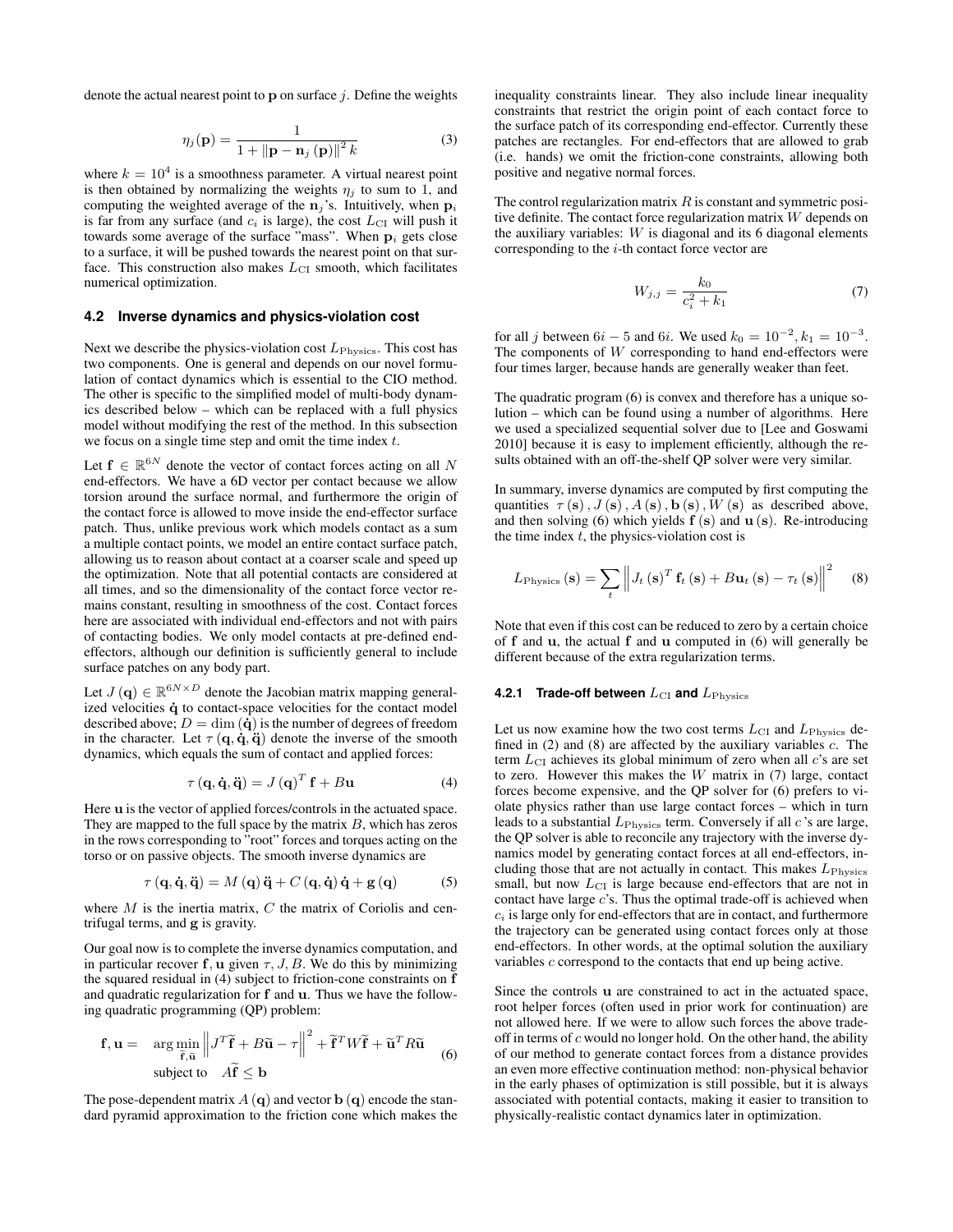#### **4.2.2 Simplified physics model**

While the CIO method as described above can be used with standard physics models as implemented in existing physics engines, our implementation relies on a simplified model yielding a favorable trade-off between physical realism and optimization efficiency. Instead of representing the pose q directly and then computing the end-effector positions  $\mathbf{p}_i(\mathbf{q})$  using forward kinematics, we represent the end-effector positions as well as their orientations directly (i.e. as functions of spline parameters contained in s) and then define the pose q using inverse kinematics; see Appendix. All mass is assumed to be concentrated at the root bodies: the torso of each character, as well as any passive objects. Non-smooth movements of the (now-massles) limbs are avoided by including an acceleration cost described later. The inverse dynamics are still in the form [\(4\)](#page-3-0) and the quadratic program defining the contact force and control is still in the form [\(6\)](#page-3-1), but all computations are now simplified.

Representing the pose in terms of end-effector positions and orientations makes it difficult to enforce kinematic constraints exactly. However we turn this to our advantage, by introducing an additional continuation method that allows limbs to stretch and joint limits to be violated early in optimization. This is done by adding quadratic costs to  $L_{\text{Physics}}$ , that penalize any deviations of the limb lengths from their reference values as well as any joint limit violations. We also penalize penetration of the character's body parts (approximated for collision with capsules shown in figure [2\)](#page-7-21) against the environment, or other body parts.

### **4.3 High-level goals and task cost**

The cost  $L_{\text{Task}}(\textbf{s})$  encodes the high-level goals of the movement. It includes task-specific terms specifying the desired outcome, and generic terms (integrated over time) specifying that the movement should be energy-efficient and smooth:

$$
L_{\text{Task}}\left(\mathbf{s}\right) = \sum_{b} \ell_b \left(\mathbf{q}_T\left(\mathbf{s}\right)\right) + \sum_{t} \left\|\mathbf{f}_t\left(\mathbf{s}\right)\right\|^2 + \left\|\mathbf{u}_t\left(\mathbf{s}\right)\right\|^2 + \left\|\ddot{\mathbf{q}}_t\left(\mathbf{s}\right)\right\|^2 \tag{9}
$$

Here  $\ell_b$  are task-specific terms which only depend on the final pose  $q_T$ , and b is an index over different tasks. Several tasks can be composed together, such as combining a standing task with the moving to target task. We use the above general form of  $L_{\rm Task}$  for all tasks except for kicking/punching. In that case we specify an  $\ell_b$  at regular intervals when each target should be hit, and also include dependence on  $\dot{q}$  because we want the targets to be hit with a certain end-effector velocity.

The general procedure for constructing the task-specific costs  $\ell_b$  is to identify a vector of positional (and optionally velocity) features  $\mathbf{h}_b(\mathbf{q})$  that are key to task b, define the desired feature values  $\mathbf{h}_b^*$  at the end of the movement (or at other important points in time such as target hits), and then construct  $\ell_b$  as

$$
\ell_b\left(\mathbf{q}_T\left(\mathbf{s}\right)\right) = \left\|\mathbf{h}_b\left(\mathbf{q}_T\left(\mathbf{s}\right)\right) - \mathbf{h}_b^*\right\|^2\tag{10}
$$

In this way, a final position task  $\ell_{\text{pos}}$  can be specified by using  $\mathbf{h}_{\text{pos}}$ that selects torso position, and setting  $h_{pos}^{*}$  to the desired position. Final orientation task  $\ell_{\text{dir}}$  can be defined similarly for torso facing direction. Standing task  $\ell_{\text{stand}}$  can be expressed by using a combination of  $h_{\text{stand}}$  and  $h_{\text{stand}}^*$  which specifies that the center of torso should be between two feet, the feet be fully extended, and the torso direction be aligned with the vertical direction vector.

The relative importance of the different features can be adjusted by scaling the corresponding elements of h.

### **4.4 Heuristic sub-goals and hint cost**

In the absence of good initialization – which in the present context would correspond to motion capture data or other detailed user inputs we aim to avoid – numerical optimization can be sped up by providing heuristic sub-goals early on, and then disabling them near convergence. Such heuristics (also known as shaping) are not meant to be part of the true cost, but rather guide the solution to a region from where the true cost can be optimized efficiently. We found that even though most of the behaviors we studied could be synthesized without such heuristics, in some cases (particularly those involving two characters) a certain type of heuristic helps. This heuristic is based on the ZMP stability criterion used in locomotion, where the objective is to keep the "zero moment point"  $z(q, \ddot{q})$  in the convex hull of the support region [\[Vukobratovic and Borovac 2004\]](#page-7-22). Let  $n(z)$  denote the nearest distance (in a soft-min sense) to z point in the convex hull. We compute n by expressing it as a convex combination of the end-effector positions:  $\mathbf{n} = \sum_i \lambda_i \mathbf{p}_i$  where  $\lambda_i \ge 0$ and  $\sum_i \lambda_i = 1$ , and solving for the coefficients  $\lambda$  using quadratic programming regularized by the same weights  $W$  as in [\(7\)](#page-3-3). Then the hint cost is

$$
L_{\text{Hint}}\left(\mathbf{s}\right) = \sum_{t} \max\left(\|\mathbf{z}_t\left(\mathbf{s}\right) - \mathbf{n}\left(\mathbf{z}_t\left(\mathbf{s}\right)\right)\| - \epsilon, 0\right)^2\tag{11}
$$

This is a half-quadratic starting  $\epsilon$  away from the convex hull. The parameter  $\epsilon$  is used to adjust how strictly we want to enforce the ZMP stability criterion.

#### **4.5 Numerical optimization and continuation**

<span id="page-4-0"></span>We optimize the composite cost  $L(s)$  defined in [\(1\)](#page-2-1) using an offthe-shelf implementation of the LBFGS algorithm. The dimensionality of the vector s is  $(12(N + 1) + N)K$ , where again N is the number of end-effectors and  $K$  is the number of movement phases. The specific representation s used here is defined in [\(12\)](#page-7-23) and [\(13\)](#page-7-24) of Appendix A. We use  $K$  between 10 and 20 depending on the complexity of the task. Each phase lasts 0.5 sec. The inverse dynamics and cost are evaluated at 0.1 sec intervals (note that the analytical spline representation allows us to evaluate the dynamics and cost at any point in time). The gradient  $\nabla L(s)$  which is needed for numerical optimization is approximated using finite differences (with  $\epsilon = 10^{-3}$ ). Our implementation of finite differences takes advantage of the fact that many of the cost terms depend only on the pose at a single point in time, and do not need to be recomputed when the rest of the trajectory is perturbed.

Continuation is implemented by weighting the four terms in [\(1\)](#page-2-1) differently in different phases of the optimization process (not to be confused with movement phases). The optimization process has three phases as follows. In Phase 1 only  $L_{\text{Task}}$  is enabled. This causes the optimizer to rapidly discover a movement that achieves the task goals without being physically realistic. In Phase 2 we enable all four terms, except  $L_{\text{Physics}}$  is down-weighted by 0.1 so that physical consistency is enforced gradually. In Phase 3 we fully enable all terms except for  $L_{\text{Hint}}$  – which is no longer needed and is undesirable at this point, because we do not want it to affect the final solution. Qualitatively, Phase 1 corresponds to rapid discovery combined with wishful thinking; Phase 2 corresponds to cautious enforcement of physical realism while being guided by optional hints; Phase 3 corresponds to refinement of the final solution. The solution obtained at the end of each phase is perturbed with small zero-mean Gaussian noise (to break any symmetries) and used to initialize the next phase. The initialization for Phase 1 is completely uninformative – a static initial pose. We found that using such continuation is often important. Exactly the same continuation scheme was successful in all of the diverse behaviors we studied, and so our method does not need behavior-specific adjustments.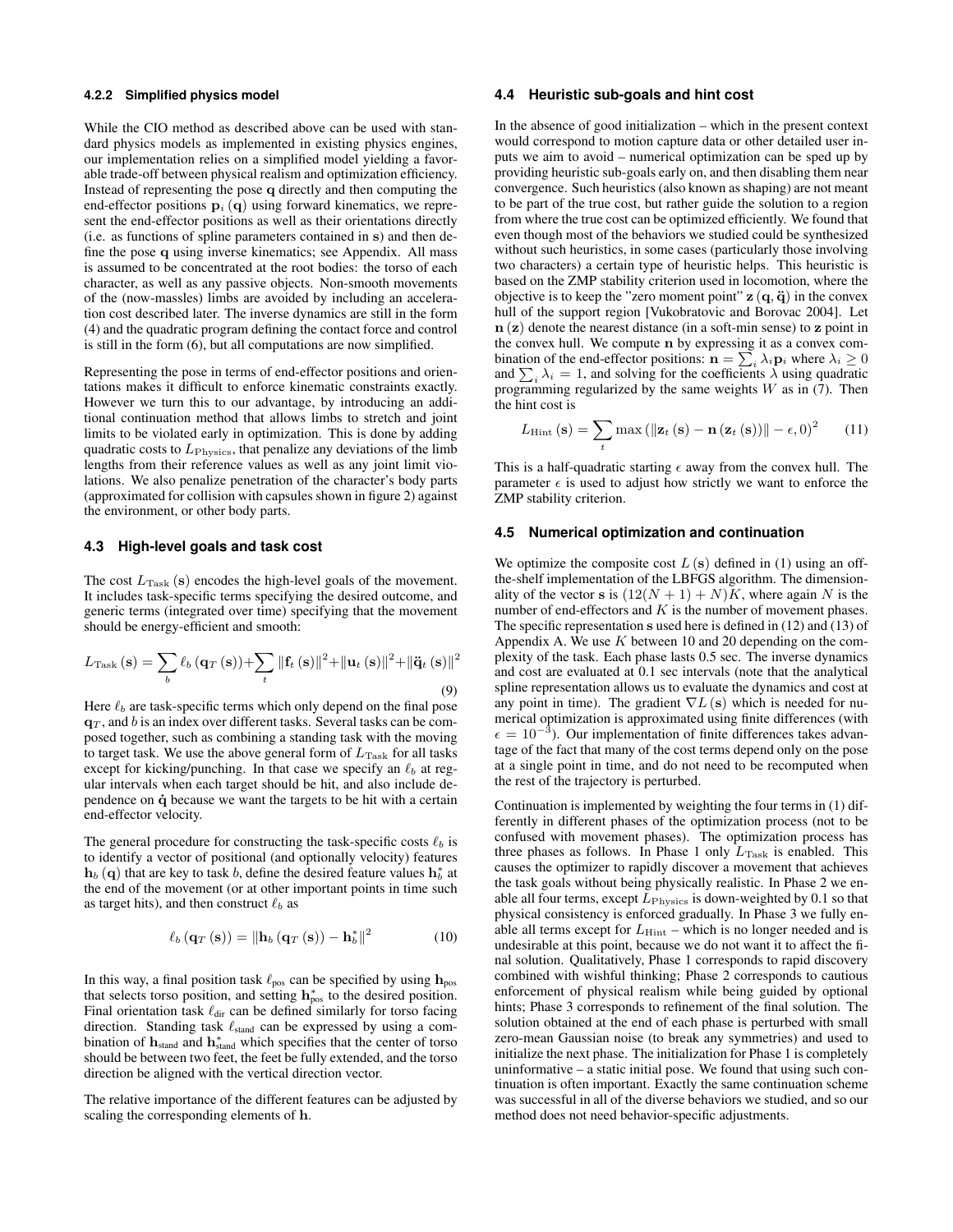Each stage of the optimization takes between 250-1000 iterations, depending on the complexity of the problem. The total time to synthesize each animation clip ranges between 2 to 10 minutes on a quad-core 2.3GHz Intel Xeon machine.

## **5 Results**

By using the tasks  $\ell_b$  described in section 4.3 we can synthesize a wide variety of behaviors.

**Getting Up, Walking, Climbing** By using only  $\ell_{\text{stand}}$  described in section 4.3 and using an initial pose of the character lying on the ground, we synthesize the motion of getting up. Different initial poses (such as lying on the back, or on the stomach) result in different getting up strategies, as seen in the accompanying video. If the character is initially standing,  $\ell_{\text{stand}}$  is satisfied by simply continuing to stand. By using  $\ell_{\text{stand}}$  task in combination with  $\ell_{\text{pos}}$  task and an initially-standing pose, we induce walking. The pattern of foot contacts typical of walking is not specified and emerges automatically from our optimization.  $\ell_{\text{pos}}$  task is shown in the corresponding video with a white crosshair.

By using only  $\ell_{\text{stand}}$  and  $\ell_{\text{pos}}$  tasks, but changing the environment to include an obstacle, a range of strategies emerges from simply stepping over the obstacle, to using hands to prop the character up, to using hands to grip and climb a really tall obstacle. The coefficient of friction  $\mu$  on the foot contacts is 2 to allow foot plants on completely vertical slopes. Hand contact forces do not have friction cone or positivity constraints to reflect the ability of hands to grip.

**Handstands, Punches, Kicks** Modifying  $\ell_{\text{stand}}$  by swapping feet for hands in the specification and commanding that feet should point upwards, we create a handstand task  $\ell_{\text{handstand}}$ . When only this task is active and the character is initially standing, they will make a series of preparatory movements and prop themselves up onto their hands.  $\ell_{\text{handstand}}$  can similarly be combined with  $\ell_{\text{pos}}$  and  $\ell_{\text{dir}}$  tasks.

To generate striking motions such as punches and kicks, we create  $\ell_{\text{strike}}$  task that specifies positions and velocities for limb end effectors at various points in time. For punches, we specify random target at every second movement phase (every third phase for kicks). We also add  $\ell_{\text{dir}}$  task to make the character face every target. The result is a character striking targets as if they were known in advance, while staying balanced enough to make subsequent strikes.

**Non-Human Character Morphologies** We also tested our algorithm with characters of different morphologies, such as a biped with a wide torso and quadruped with short legs. The optimization was successful in getting up, walking and climbing scenarios, with strategies appropriate for each morphology. For example, animal trot pattern of contacts (moving front leg and opposite hind leg together) emerges for quadruped walking without explicitly being specified.

**Interaction with Objects** Additional prop objects can be introduced and their trajectories included as variables in the optimization. An object has auxiliary contact variables for every character's hand, indicating that the end effector is gripping the object. The terms  $L_{\text{Physics}}$  and  $L_{CI}$  now apply to the object as well. The object is able to generate contact forces that move it around, but  $L_{CI}$  term for object now requires that hand end effector has to be touching the surface of the object.

Tasks similar to  $\ell_{\text{pos}}$  and  $\ell_{\text{dir}}$  are used to specify final position and

orientation of the object. From only these two tasks, the strategy of the character having to pick up and carry the object to the destination emerges (in particular, no tasks are specified for the character).

Intuitively, the cost terms form the following dependency: to move the object, LPhysics requires contact forces, which requires active contacts. Then  $L_{CI}$  requires character's hand end effectors to be touching the object. Then limb length constraints require that character be close enough to the object to touch it. This may require walking up to it, and so on.

**Interaction Between Characters** Our algorithm can be extended to jointly optimizing for the motion of multiple characters. For the task of moving the object above, multiple characters distribute the workload and cooperate to pass the object from one to the other. We can control the workload distribution by increasing the penalty on contact forces in equation [\(9\)](#page-4-0) for one of the characters, and making the other character do most of the object carrying work.

Two characters also cooperate to achieve tasks impossible for one, such as  $\ell_{\text{pos}}$  for one of the characters specifying a target location above character's height. Because contacts can be made with the surfaces of other characters, the task is achieved by one character climbing on top of the other.

## **6 Conclusion and Future Work**

In this paper we presented a fully automated framework for synthesizing a wide range of movement behaviors, and demonstrated its effectiveness on complex and rarely studied behaviors. Our framework is agnostic to the morphology of the character, and indeed we showed that movement behaviors can be created for significantly different types of characters. The contact-invariant optimization method could likely be applied to other domains where constraintdriven phases bifurcate the optimization space making it very hard to find solutions numerically. We developed an effective continuation scheme suitable for our optimization method.

We also introduced a feature-based physics model that allows for efficient consideration of dynamic aspects in the inner loop of the optimization procedure. This relaxation naturally comes at a cost. We model the character's kinematics and contact interactions with the environment in detail, but represent its dynamics as a single rigid body and do not model the limb dynamics. This simplification effectively results in limbs with infinitely strong muscles (and no penalty for using them), which in turn can lead to energy-inefficient motions such as using bent knees for support, having arms extended against gravity, or occasional out of place sitting. The latter occurs because sitting minimizes the sum of squared contact forces, but does not consider the effort required to get back up. These limitations may be removed by using full-body inverse dynamics to calculate the character's joint torques, and penalizing the torques or some related quantity.

The key advantage of our framework is the simultaneous optimization of contacts and smooth portions of the movement. This was made possible by introducing an auxiliary decision variable for each potential contact, and keeping these variables constant within each phase. As a result, we were able to optimize very long and temporally complex movement sequences that have previously remained beyond the reach of numerical optimization methods. The price we had to pay was that the potential contact points (or rather patches) had to be pre-defined. We are of course penalizing penetrations everywhere, but this is not the same as actively optimizing over active contacts. One way to remove this limitation is to simply increase the number of potential contacts and cover the entire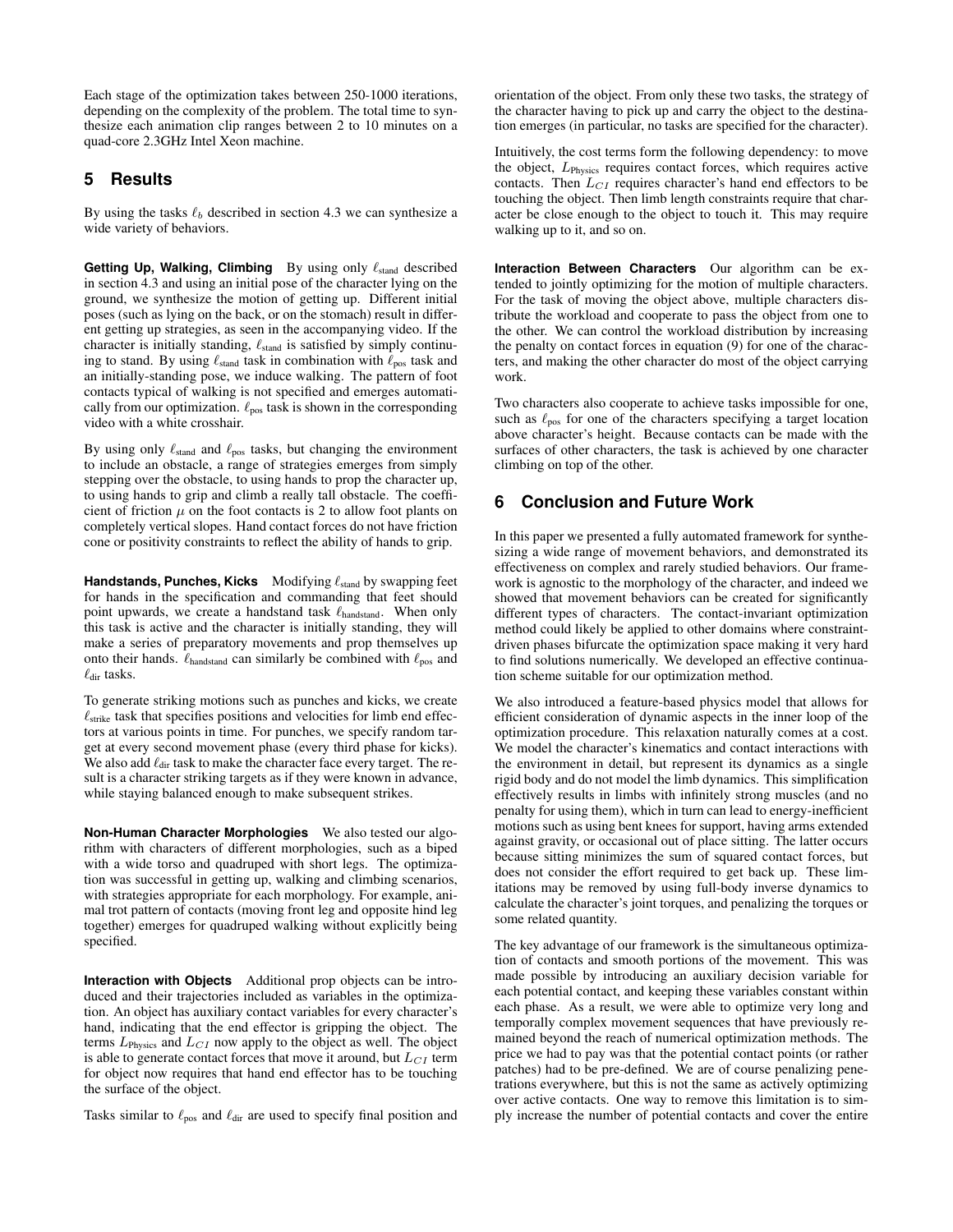body with sufficient density. Another simplification we make is to penalize any relative velocity at contacting end effectors (see [\(2\)](#page-2-0)), which results in trajectories that do not have any noticeable slipping. Instead, in a low friction environment character moves overly conservatively, making sure contact forces do not travel outside the friction cone and is unable to exploit possible slipping when planning motions.

The style of the motions was not the focus of this work, and could use a lot of improvement, particularly for low-energy motions such as walking where humans use every bit of physiology (which we do not model) to their advantage. Since our method performs longhorizon trajectory optimization, we should be able to incorporate biomechanically-inspired cost terms from [\[Wang et al. 2009\]](#page-7-25) to shape the stylistic aspects of the motion.

In all our examples, standard methods for local gradient-based optimization were able to find good solutions efficiently. This is one of the key advantages of our framework. Still, the use of global optimization could provide more robust exploration of the space of motions, especially for tasks such as getting up that have a wide range of possible and equally good solutions. In such cases we would prefer to produce multiple solutions, and select the ideal one.

In the examples presented here the number and duration of phases was fixed. Generally, we have found no problems in overestimating the number of movement phases required to complete an action. The character typically uses up extraneous movement phases by keeping still or sitting down before or after completing the task. Underestimating the number of phases is more problematic and can result in very energy inefficient or completely unphysical leaps in the motion. However, a fixed number of phases would not be as much of an issue if the task costs were reformulated as running costs and the system was used in model-predictive, or online replanning setting. In that case the number of phases would correspond to a future planning horizon, and not dictate the total duration of the motion. The number and duration of phases could also be optimized, although we have not tested this.

Perhaps the most exciting direction for future work is applying CIO to a full physics model that takes into account the limb inertias and non-linear interaction forces. Indeed we formulated the CIO method so that it is directly applicable to such a model. We expect this to significantly enhance the realism/style of the resulting movements, particularly in behaviors where saving energy is important. While we do not anticipate any significant obstacles, how efficient the method will be in the context of these more challenging optimization problems remains to be seen. It may turn out that a hybrid approach is preferable, where we first use the present simplified model to obtain a solution that already looks quite good, and then optimize with respect to a full physics model to refine the solution.

## **Acknowledgments**

We thank Tom Erez and Yuval Tassa for inspiring technical discussions. This research was supported in part by NSF, NIH, and NSERC.

### **References**

- <span id="page-6-19"></span>BOUYARMANE, K., AND KHEDDAR, A. 2011. Multi-contact stances planning for multiple agents. In *ICRA*, 5246–5253.
- <span id="page-6-12"></span>BRUBAKER, M. A., SIGAL, L., AND FLEET, D. J. 2009. Estimating contact dynamics. In *ICCV*, 2389–2396.
- <span id="page-6-16"></span>CHESTNUTT, J. 2007. *Navigation Planning for Legged Robots*. PhD thesis, Carnegie Mellon University.
- <span id="page-6-4"></span>CHI WU, J., AND POPOVIC, Z. 2010. Terrain-adaptive bipedal locomotion control. *ACM Trans. Graph. 29*, 4.
- <span id="page-6-9"></span>COROS, S., BEAUDOIN, P., AND VAN DE PANNE, M. 2009. Robust task-based control policies for physics-based characters. *ACM Trans. Graph. 28*, 5.
- <span id="page-6-6"></span>COROS, S., KARPATHY, A., JONES, B., REVÉRET, L., AND VAN DE PANNE, M. 2011. Locomotion skills for simulated quadrupeds. *ACM Trans. Graph. 30*, 4, 59.
- <span id="page-6-8"></span>DA SILVA, M., DURAND, F., AND POPOVIC, J. 2009. Linear bellman combination for control of character animation. *ACM Trans. Graph. 28*, 3.
- <span id="page-6-5"></span>DE LASA, M., MORDATCH, I., AND HERTZMANN, A. 2010. Feature-Based Locomotion Controllers. *ACM Trans. Graphics 29*, 3.
- <span id="page-6-13"></span>EREZ, T., TASSA, Y., AND TODOROV, E. 2011. Infinite-horizon model predictive control for periodic tasks with contacts. In *Robotics: Science and Systems*.
- <span id="page-6-7"></span>FALOUTSOS, P., VAN DE PANNE, M., AND TERZOPOULOS, D. 2001. Composable controllers for physics-based character animation. In *SIGGRAPH*, 251–260.
- <span id="page-6-11"></span>FANG, A. C., AND POLLARD, N. S. 2003. Efficient synthesis of physically valid human motion. *ACM Trans. Graph. 22*, 3, 417–426.
- <span id="page-6-21"></span>GRASSIA, F. S. 1998. Practical parameterization of rotations using the exponential map. *J. Graph. Tools 3* (March), 29–48.
- <span id="page-6-17"></span>HAUSER, K. K., BRETL, T., LATOMBE, J.-C., HARADA, K., AND WILCOX, B. 2008. Motion planning for legged robots on varied terrain. *I. J. Robotic Res. 27*, 11-12, 1325–1349.
- <span id="page-6-1"></span>HODGINS, J. K., AND POLLARD, N. S. 1997. Adapting simulated behaviors for new characters. In *SIGGRAPH*, 153–162.
- <span id="page-6-0"></span>HODGINS, J. K., WOOTEN, W. L., BROGAN, D. C., AND O'BRIEN, J. F. 1995. Animating human athletics. In *SIG-GRAPH*, 71–78.
- <span id="page-6-14"></span>JAIN, S., AND LIU, C. K. 2011. Controlling physics-based characters using soft contacts. *ACM Trans. Graph. (SIGGRAPH Asia) 30* (Dec.), 163:1–163:10.
- <span id="page-6-2"></span>KAJITA, S., MATSUMOTO, O., AND SAIGO, M. 2001. Real-time 3D walking pattern generation for a biped robot with telescopic legs. In *Proc. ICRA*, 2299–2306.
- <span id="page-6-10"></span>KALISIAK, M., AND VAN DE PANNE, M. 2001. A grasp-based motion planning algorithm for character animation. *Journal of Visualization and Computer Animation 12*, 3, 117–129.
- <span id="page-6-18"></span>KOLTER, J. Z., RODGERS, M. P., AND NG, A. Y. 2008. A control architecture for quadruped locomotion over rough terrain. In *ICRA*, 811–818.
- <span id="page-6-15"></span>KUFFNER, J. J., NISHIWAKI, K., KAGAMI, S., INABA, M., AND INOUE, H. 2003. Motion planning for humanoid robots. In *ISRR*, 365–374.
- <span id="page-6-3"></span>KUO, A. D., DONELAN, J. M., AND RUINA, A. 2005. Energetic consequences of walking like an inverted pendulum: step-to-step transitions. *Exercise and sport sciences reviews 33*, 2 (Apr.), 88– 97.
- <span id="page-6-20"></span>LEE, S.-H., AND GOSWAMI, A. 2010. Ground reaction force control at each foot: A momentum-based humanoid balance controller for non-level and non-stationary ground. In *IROS*, 3157– 3162.